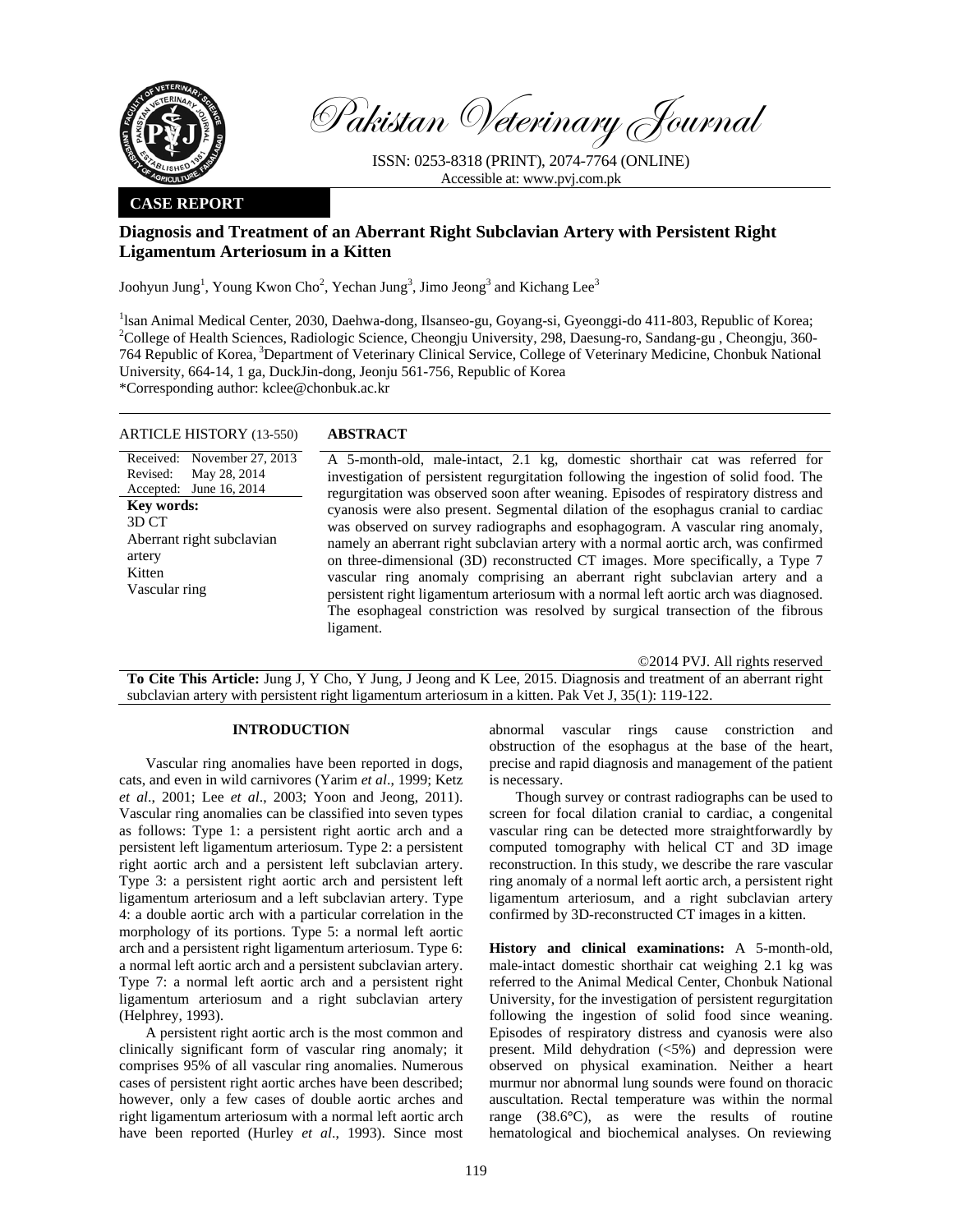

**Fig. 1:** Lateral (A) and ventrodorsal (B) esophagram of a kitten. The esophageal dilation cranial to the cardiac silhouette is identified on both views.

the lateral and ventrodorsal positive-contrast esophageal radiographs provided by the referring veterinarian, we hypothesized that the segmental esophageal dilation cranial to the heart base was possibly related to a vascular ring anomaly (Fig. 1).

**Diagnosis and Treatment Response:** We made a tentative diagnosis of a vascular ring anomaly and the patient was scheduled for a CT angiogram to further investigate if a vascular abnormality was present. Contrast-enhanced CT with a slice thickness of 3mm and a pitch of 1.5 revealed an abnormal branch of the right subclavian artery and normal left aortic arch. 3D-CT images allowed clear visualization of the anatomy of the vascular deformity (Fig. 2). The first large artery from the aortic arch, the brachiocephalic trunk dividing the right and left common carotid artery, and the second artery from the aortic arch, the left subclavian artery were normally branched. However, the third artery, namely the

right subclavian artery, originated from the normal left aortic arch approximately 7 mm distal to the left subclavian artery. We, therefore, made a diagnosis of a vascular ring anomaly consisting of an aberrant right subclavian artery and a probable persistent right ligamentum arteriosum with a normal left aortic arch based on the CT findings.

The patient was premedicated with atropine sulfate (0.025 mg/kg, intravenously), and butorphanole (0.2 mg/kg intravenously). Then the cat had an induction with propofol (6 mg/kg intravenously) under 100% oxygen and intubation with an endotracheal tube. Cefazoline (20 mg/kg) was administered before and every 2 hours until the end of the surgical procedure. Anesthesia was maintained with 1.2-1.5% isoflurane with 100% oxygen at 1 L/min.

A left thoracotomy was performed at the fifth intercostal space. The left ligamentum arteriosum was found at the usual site between the aorta and pulmonary trunk above the base of the heart. A fibrous ligamentum, which we considered to be a persistent right ligamentum arteriosum, passed from the aorta, over the esophagus and trachea, and attached to the right pulmonary artery at the level of origin of the anomalous right subclavian artery on the caudal aortic arch. The esophagus was enclosed in the narrow space between the right pulmonary artery, the fibrous ligamentum, the aorta, and the underlying heart base. Endoesophageal insertion of a rigid probe revealed obstruction of the esophagus. Dissection of the fibrous ligamentum resolved the esophageal constriction immediately. We confirmed the patency of the esophagus by passing the probe through the narrowed region liberally. Surgical correction was successful without any difficulties.

Physiological vital signs were continuously monitored in post-operative care during operation. After surgical correction, the chest was closed with routine methods. The cat was given tramadol hydrochloride (3mg/kg intravenously) at the end of operation for postoperative analgesia. The patient recovered well from the thoracostomy.

## **DISCUSSION**

Clinically, various vascular ring anomalies in companion animals are suspected on the basis of signalment, history, and physical examination results. Proof supporting the diagnosis can usually be obtained by plain and contrast radiography, as well as esophagoscopy. Dilation of the cranial thoracic esophagus observed on the lateral thoracic radiograph is a typical finding in animals with vascular ring anomalies (Hurley *et al*., 1993). Among the cases of vascular ring anomalies that have been reported in domestic cats, a persistent right aortic arch with left ligamentum arteriosum (Lee *et al*., 2003) is the most common abnormality observed, whereas a persistent left aortic arch with a right ligamentum arteriosum and a double aortic arch (Yarim *et al*., 1999) are rare anomalies.

Depending on the aortic arch formation, the seven types of vascular ring anomalies can be assigned to one of three groups. The first group is defined by a persistent right aortic arch; this group includes a persistent left ligamentum arteriosum (Type 1), a persistent left subclavian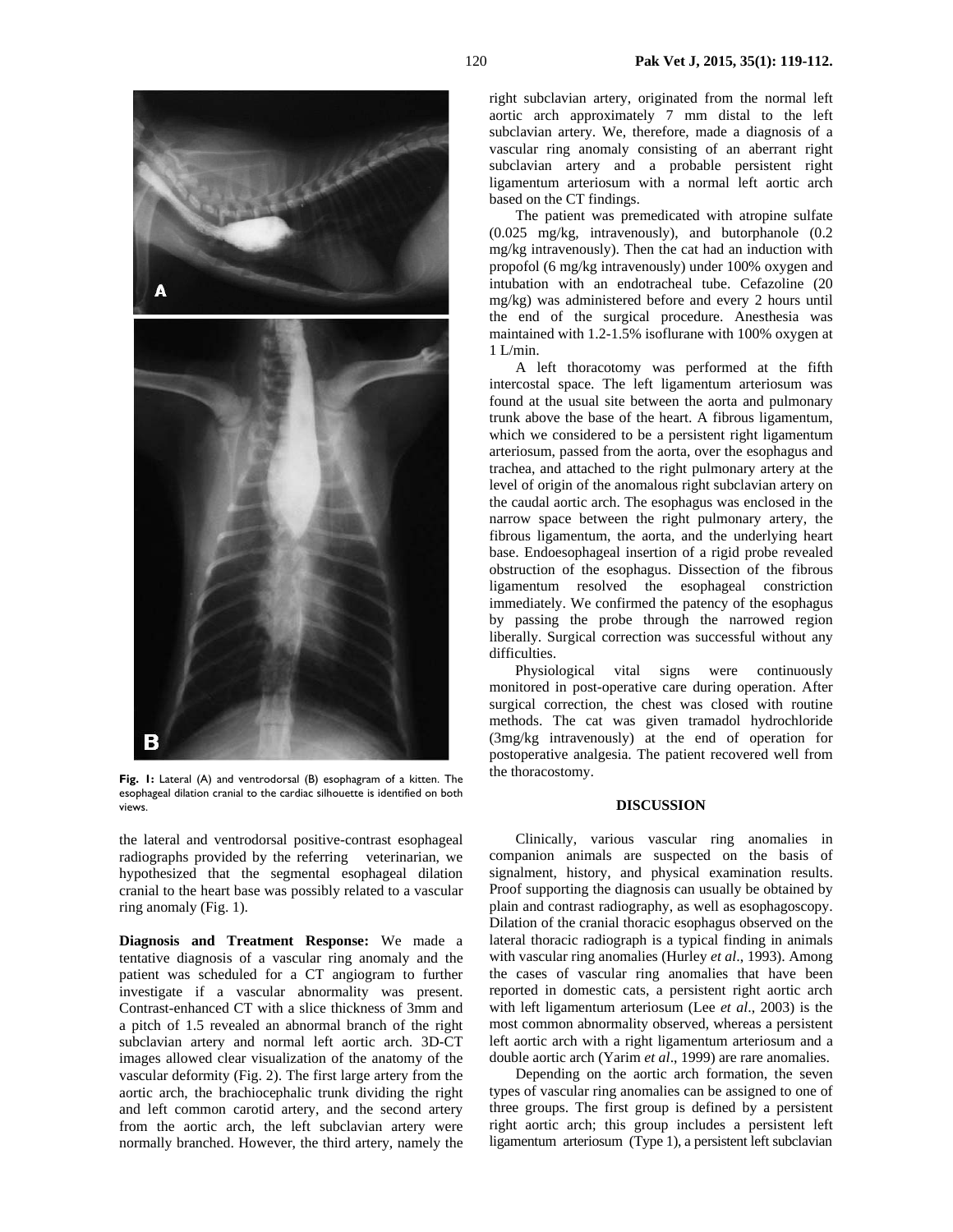

**Fig. 2:** Volume rendering 3-D reconstruction images of vascular ring anomaly with aberrant right subclavian artery and normal left aortic arch in a kitten. A) Ventral, B) Dorsal and C) Lateral view, respectively. The first large branch from the normal left aortic arch, the brachyocephalic trunk dividing the right and left common carotid artery, and the second branch from the aortic arch, the left subclavian artery, are normally developed. However, the third artery, namely the right subclavian artery, originated from the aortic arch approximately 7 mm distal to the left subclavian artery compatible with aberrant right subclavian artery. RSC=right subclavian artery; BCT= brachiocephalic trunk; LSC=left subclavian artery; Ao=aorta; CrCV=cranial vena cava.

artery (Type 2), and a persistent left ligamentum arteriosum and left subclavian artery (Type 3). The second group is defined by the presence of a double aortic arch with a particular correlation in the morphology of its portions (Type 4). The third group has a normal left aortic arch, and includes a persistent right ligamentum arteriosum (Type 5), a persistent subclavian artery (Type 6) and a persistent right ligamentum arteriosum and a right subclavian artery (Type 7) (Helphrey, 1993).

Though definitive diagnosis of a vascular anomaly and accurate determination of the vascular arrangement can be achieved by a combination of selective angiography and surgical investigation, nowadays, 3D-reconstructed CT images can be used to visualize the anatomy of the vascular abnormality without the need for invasive procedures such as selective angiography. Three dimensionally-reconstructed CT images have played an important role in diagnosing vascular abnormalities in human patients (Kondo *et al*., 2005).

To the best of our knowledge, there is no prior report of the use of 3D images to diagnose a type 7 vascular ring anomaly in a kitten in the veterinary literature. We diagnosed an aberrant right subclavian artery with a normal left aortic arch based on 3D-CT images. The right subclavian artery along with the bicarotid trunk normally originates from the brachycephalic trunk, the first large artery to arise from the aortic arch (Moon and Rowels, 1993). In our case, the origin of the major arteries from the aortic arch was anomalous, similar to the previous case report (McCnadlish *et al*., 1984). From the root of the aorta, the vessels originated in the following order: right and left common carotid artery from the brachycephalic trunk, left subclavian artery and then, approximately 7 mm further, the right subclavian artery running dorsally from the aorta. Even though the exact features of the thin ligamentum arteriosum associated with an abnormal vascular formation that causes esophageal constriction may not be clearly visible on 3D-CT images, a vascular deformity observed on 3D-CT images can indicate the possibility of an unusual vascular ring anomaly, such as a right subclavian artery and a normal left aortic arch with probable persistent right ligamentum arteriosum, rather than the typical vascular ring anomaly of a persistent right aortic arch with left ligamentum arteriosum. Moreover, the surgeon can use the 3D CT images in operation planning.

One limitation of our study is that we used 3D CT imaging, which cannot reveal a right ligamentum arteriosum because of its soft tissue component. Furthermore, although ligation of an aberrant subclavian artery is recommended because the artery may cause dorsal compression as it crosses the esophagus, we only performed transection of the right ligamentum arteriosum because no apparent constriction of the esophagus by the aberrant right subclavian artery was observed, similar to the recent report (Henjes *et al*., 2011).

**Conclusion:** The authors encountered a rare case of vascular ring anomaly in a kitten having a right subclavian artery and a persistent right ligamentum arteriosum with a normal left aortic arch leading to esophageal constriction associated with regurgitation and the vascular ring anomaly was confirmed by 3D-CT image. 3D-CT is considered to be an excellent diagnostic method to